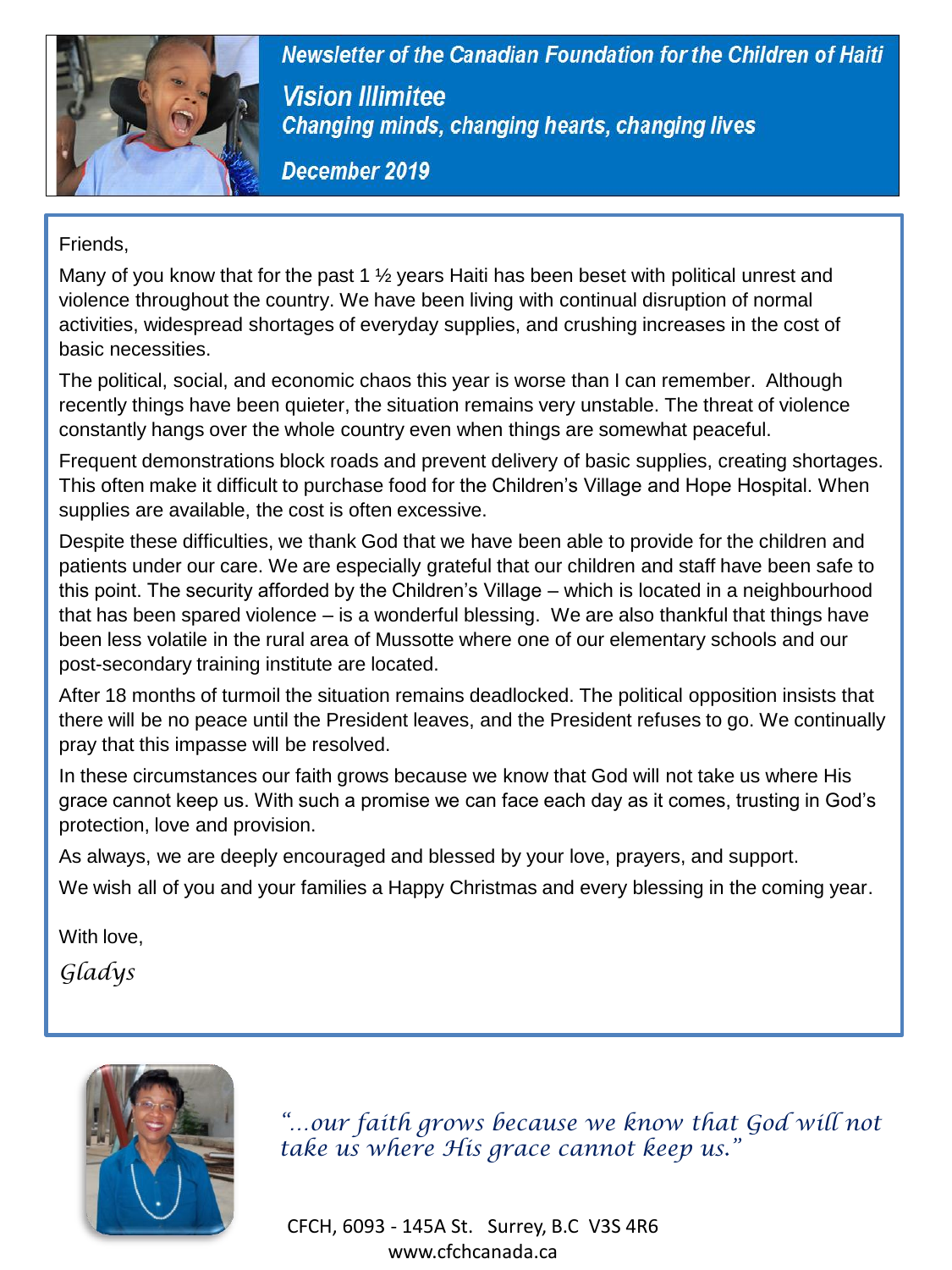

Newsletter of the Canadian Foundation for the Children of Haiti **Vision Illimitee Changing minds, changing hearts, changing lives** 

December 2019

| Foundation for the Children of Haiti ("FCH") at a glance |                                                    |                                        |
|----------------------------------------------------------|----------------------------------------------------|----------------------------------------|
| <b>Ministry</b>                                          | <b>Focus</b>                                       | <b>Staff</b>                           |
| <b>Rainbow of Love (ROL)</b>                             | Home for 70 children                               | 6 House Moms                           |
| <b>Hope Home</b>                                         | Home for 23 residents with<br>complex disabilities | 9 House Moms.<br>5 physical therapists |
| <b>Children's Village Staff</b>                          | Support ROL & Hope Home                            | Manager + 12 support staff             |
| <b>Village School</b>                                    | 110 students (Gr 1-6)                              | 15 teachers, 5 support staff           |
| <b>Mussotte School</b>                                   | 204 students (Gr 1-6)                              | 8 teachers, 4 support staff            |
| <b>School of the Good Sower</b>                          | 146 students (Gr 1-7)                              | 6 teachers, 3 support staff            |
| <b>C-Tech post-secondary</b><br>technical school         | 70 students<br>(Nursing,<br>electronics, IT)       | 26 staff                               |
| <b>Hope Hospital</b>                                     | 35,000 patients treated this<br>year.              | 171 staff                              |

### *Foundation for the Children of Haiti ("FCH") at a glance*

The Foundation's mission is to "change hearts, change minds, and change lives". We pursue this mission by loving and caring for people in a way that demonstrates the standards of excellence that all Haitians can aspire to with vision, faith and hard work.

As an all-Haitian organization – founded, directed and staffed by Haitians – FCH has been able to have a profound impact in the community over the past 39 years.

Thank you for helping us make a difference in Haiti. Your support does more than provide the resources we need to touch and change lives. Your partnership with is also a great encouragement to the FCH staff, especially during this time of strife in Haiti.



CFCH, 6093 - 145A St, Surrey, B.C. V3S 4R6 www.cfchcanada.ca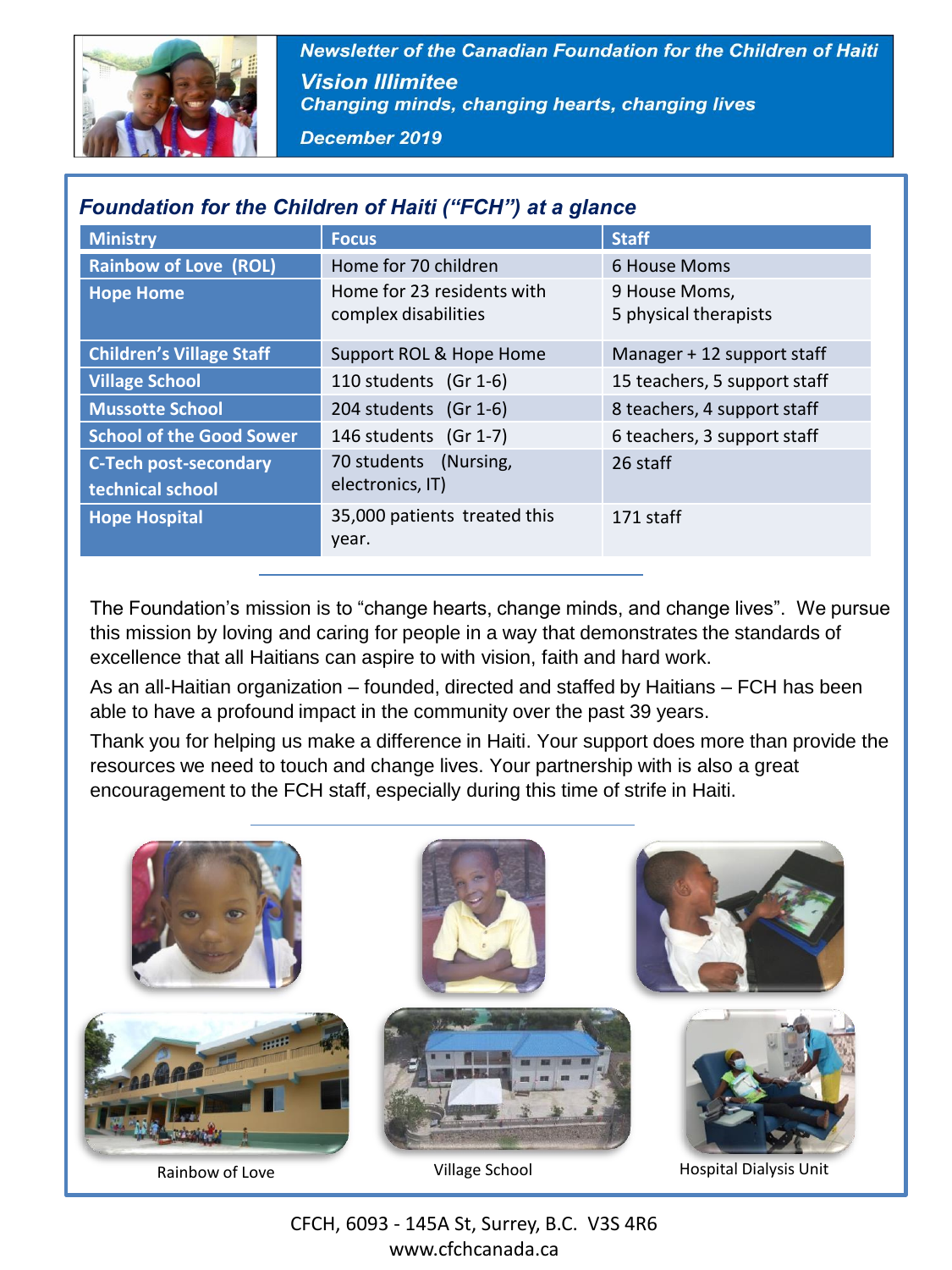

Newsletter of the Canadian Foundation for the Children of Haiti **Vision Illimitee Changing minds, changing hearts, changing lives** 

December 2019

## *Ministry Update*

- **A. Children's Village**
- *1. Rainbow of Love Residence* ("ROL") is home to 70 children. Our children continue to receive the love and care they need, however we have started to limit the number of children at ROL due to the extreme increase in the cost of day-to-day items, as well as food shortages experienced periodically. When things settle, we hope to be in a position to bring additional children into the ROL family.
- *2. Hope Home* is home to 23 children and young adults with complex disabilities. As with ROL, numbers are down somewhat as we cope with the fallout of the political turmoil. However, when things stabilize we will be open to new residents. Eleven Hope Home children have been attending the school at the Children's Village, which is very exciting for the children and staff. We are blessed with a wonderful special education teacher who is very patient and has teaching skills well suited for the Hope Home children in her care.
- *3. New Academy of Excellence (Children's Village Elementary School)* The school has 107 students: 46 from ROL & Hope Home, 61 from the community.

(24 high school age children living at ROL attend a local high school.) The school opened as planned in September, however the regular schedule has been disrupted due to frequent demonstrations and blocked roads. When things settle down and financial challenges lessen we will work to increase enrollment of neighbourhood children.

### *3. School of the Good Sower*

This elementary school - with 150 students attending – operates out of the building that housed FCH's 1<sup>st</sup> children's residence, the Haiti Home for Children ("HHC"). In 2016 the children living at HHC were moved to the Children's Village which is in a much safer neighbourhood. Since the HHC school had always included children living in the community, FCH decided to keep operating it as a neighbourhood day school. Due to continual unrest in the area, the school is currently closed, but will reopen when peace returns.



CFCH, 6093 - 145A St, Surrey, B.C. V3S 4R6 www.cfchcanada.ca